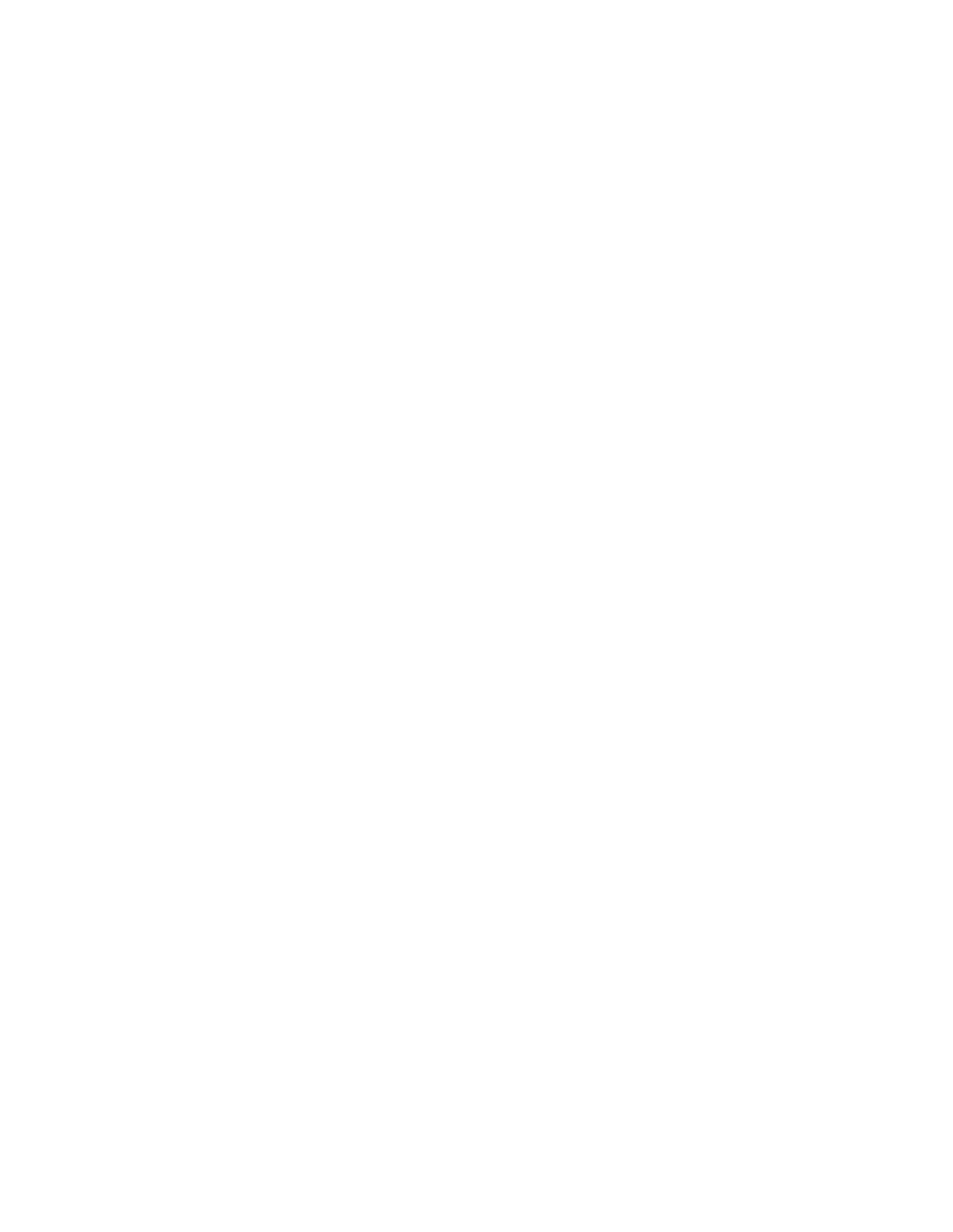## **IMPORTANT NOTICE**

*This document is delivered subject to the following conditions and restrictions:* This document contains proprietary information of CreoScitex Corporation Ltd. Such information is hereby supplied solely for the purpose of assisting authorized users of CreoScitex products. Without the express prior written permission of CreoScitex, no part of the contents hereof may be used for any other purpose, disclosed to any person or firm, or reproduced by any means. The text and drawings herein are for the purposes of illustration and reference only. The specifications on which they are based are subject to change without notice.

> Catalog No. 399Z52259E Document No. 771-52259E Copyright © 1999 by CreoScitex Corporation Ltd. All Rights Reserved

July, 2000

## **TRADEMARKS**

CreoScitex and the CreoScitex logo are registered trademarks of **Creo Products Inc.**

Apple and Power Macintosh are registered trademarks of Apple Computer Inc.

Other company and brand, product and service names are for identification purposes only and may be trademarks or registered trademarks of their respective holders. Data subject to change without notice.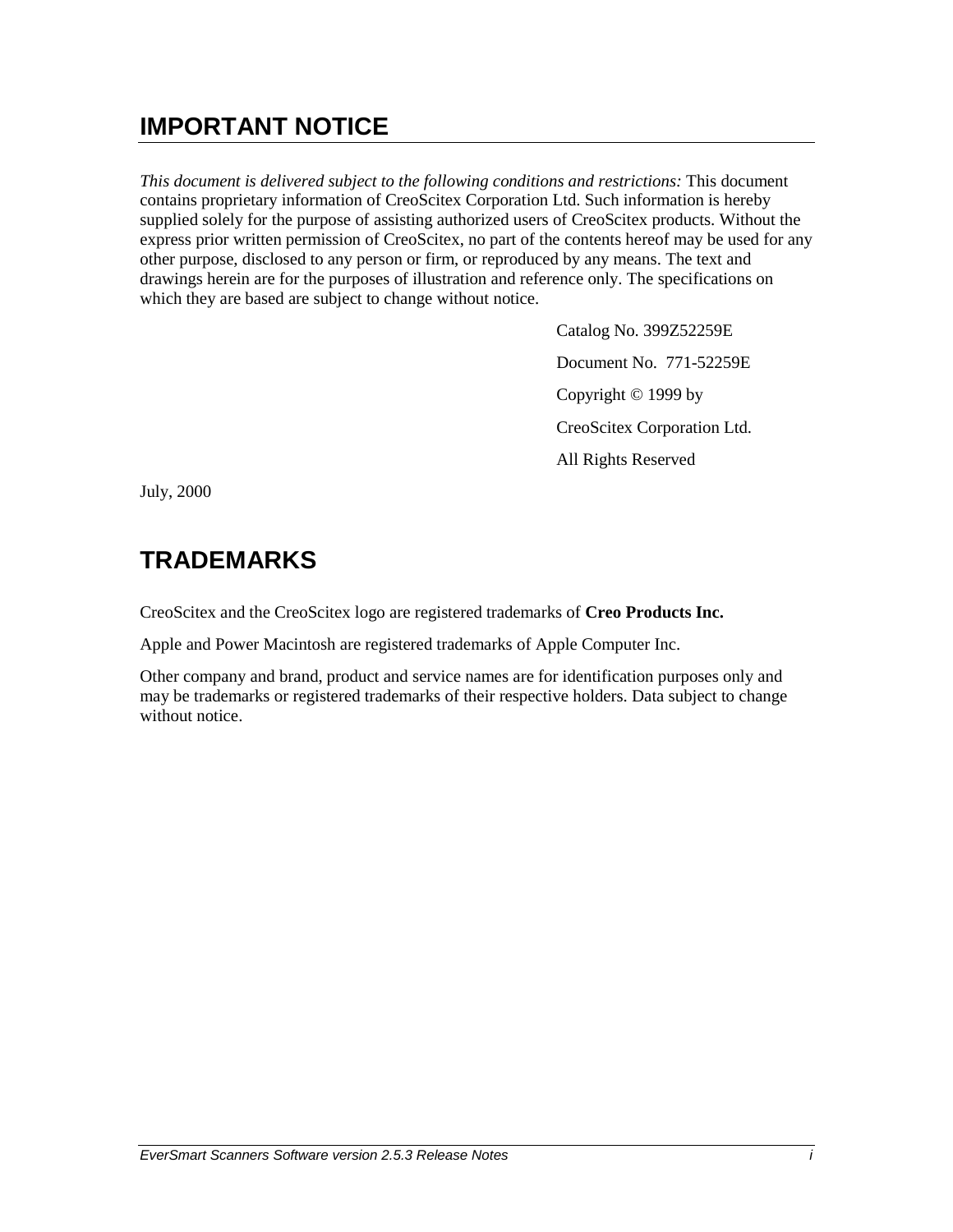## **TABLE OF CONTENTS**

| <b>EVERSMART SCANNERS SOFTWARE VERSION 2.5.3 OFFICIAL RELEASE NOTES  1</b> |  |
|----------------------------------------------------------------------------|--|
|                                                                            |  |
|                                                                            |  |
|                                                                            |  |
|                                                                            |  |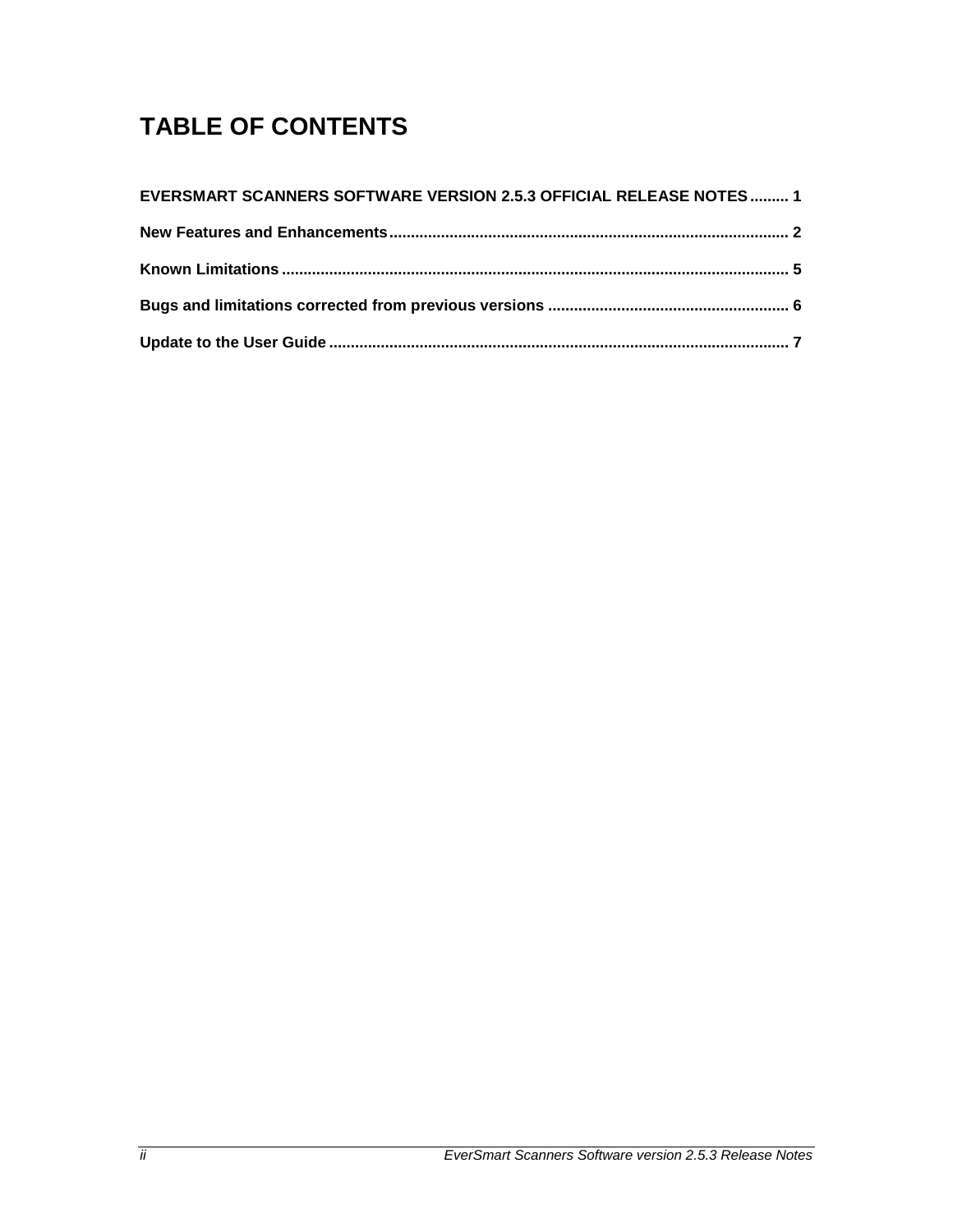## **EverSmart Scanners Software Version 2.5.3 Official Release Notes**

#### **Overview**

CreoScitex Corporation is pleased to announce the official release of the *EverSmart* scanners *s*oftware version 2.5.3 (Catalog No. 501V52959D). The *EverSmart* version 2.5.3 contains new features that provide you with tools that offer you better control in color correction and allow improved interactive editing. For a detailed description of the scanner application, refer to the *EverSmart Scanners User Guide, Catalog No. 399Z50704B*

The *EverSmart* scanners software version 2.5.3 can be used with the following *EverSmart* scanners:

- EverSmart Supreme
- EverSmart Pro II
- EverSmart Pro
- EverSmart

**Note:** An upgrade kit for EverSmart Pro to EverSmart Pro II (P/N 510K1M856) is available.

The *EverSmart* scanners software version 2.5.3 can be used with the following *EverSmart DOT* applications:

- EverSmartDOT for EverSmart Pro
- EverSmartDOT for EverSmart Pro II
- EverSmartDOT for EverSmart Supreme

**Note**: For a detailed description of the EverSmart DOT scanner application, refer to the EverSmart DOT User Guide (Catalog No. 399Z51895B).

#### **This document provides the following information:**

- New features and enhancements
- Currently known limitations
- Bugs and limitations corrected from previous versions
- Update to the User Guide

**Note: If you are upgrading a version earlier than version 2.5.0, after installing the software, you must create all the scanner hardware tables using the Install&Utils program.**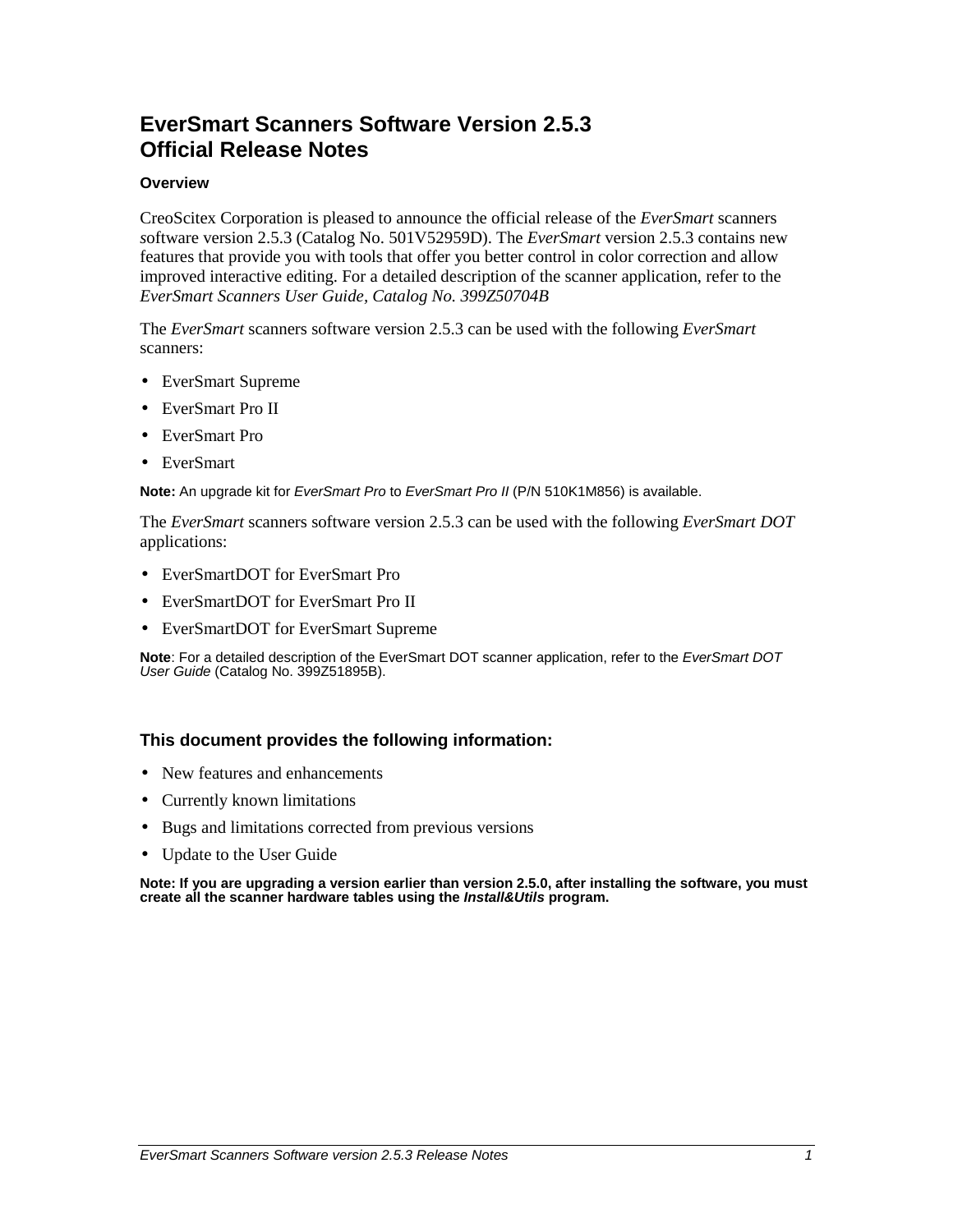### **New Features and Enhancements**

Following is a brief description of the new features and enhancements in the *EverSmart* scanners software version 2.5.3.

#### **Adaptec 2903B SCSI driver**

As of this version, the *Installer* program automatically installs the *Adaptec 2903B SCSI* driver.

#### **New Sharp Algorithms (EverSmart Pro only)**

The *EverSmart Pro* scanners have a new structure in Smart Set. When you open the *Scan* dialog box, a message appears prompting users who want to use old Smart Set (old Sharp algorithms).

#### **New Memory Management**

New Memory management has been implemented in this version. The first time you launch the application, a message appears that prompts you to define the scratch folder on your internal disk (see section on *General Preferences* in Chapter 9 in the *EverSmart Scanners User Guide*).

It is also strongly recommended that your scanner be the only connection on the SCSI chain (see Option 1 in Chapter 5 in the *EverSmart Scanners Installation and Maintenance Guide*).

If you choose to ignore this recommendation, a *Not Optimal* message pops up every time you launch the scanning application.

For more information and updated tips, please read the *ReadMe first* file on the CD and the Software Release Notes located in your *EverSmart Scan Application* folder.

#### **Using High Resolution Monitors**

When you set your monitor to a resolution higher than  $1024x768$ , the system prompts you to increase the EverSmart application memory to 32 MB.

To increase the memory, do the following:

- 1. Open the *EverSmart Application* folder.
- 2. Click to select the *EverSmart Scan* icon.
- 3. Press < **<sup>I</sup>**> to open the *EverSmart Scanner Info* dialog box.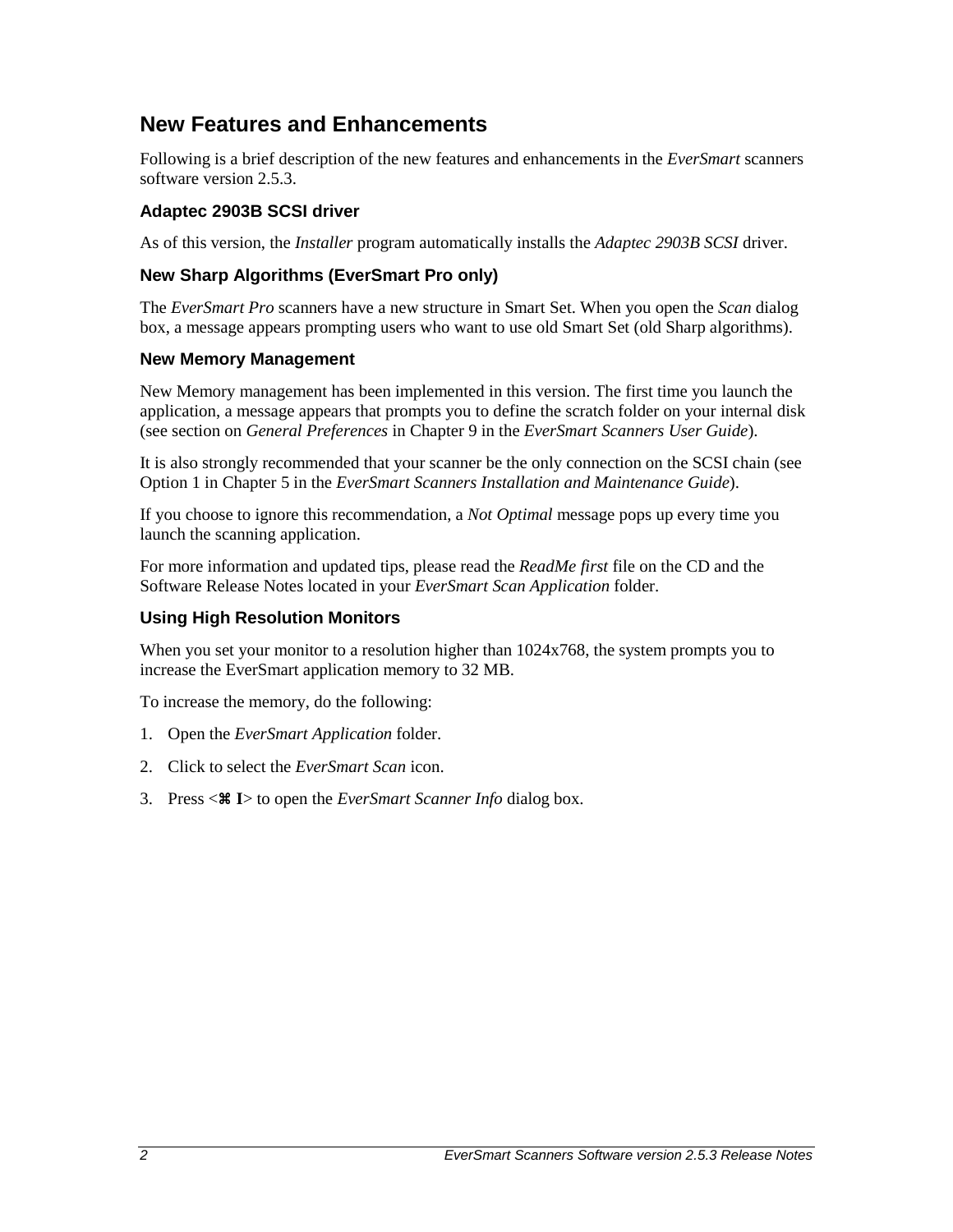| EverSmartScan Info                                                          |
|-----------------------------------------------------------------------------|
| <b>EverSmartScan</b>                                                        |
| Show: General Information                                                   |
| Kind: application program                                                   |
| Size: 5.8 MB on disk (6,095,611 bytes)                                      |
| Where: App. 3: Desktop Folder: EverSmartScan 2.5.1:                         |
| <b>Yersion:</b> EverSmartScan 2.5.1<br>@Scitex Corporation, Ltd 1999        |
| Label: None                                                                 |
| Comments:                                                                   |
|                                                                             |
| Created: Wed, Oct 13, 1999, 3:04 PM<br>Modified: Wed. Oct 20, 1999, 4:33 PM |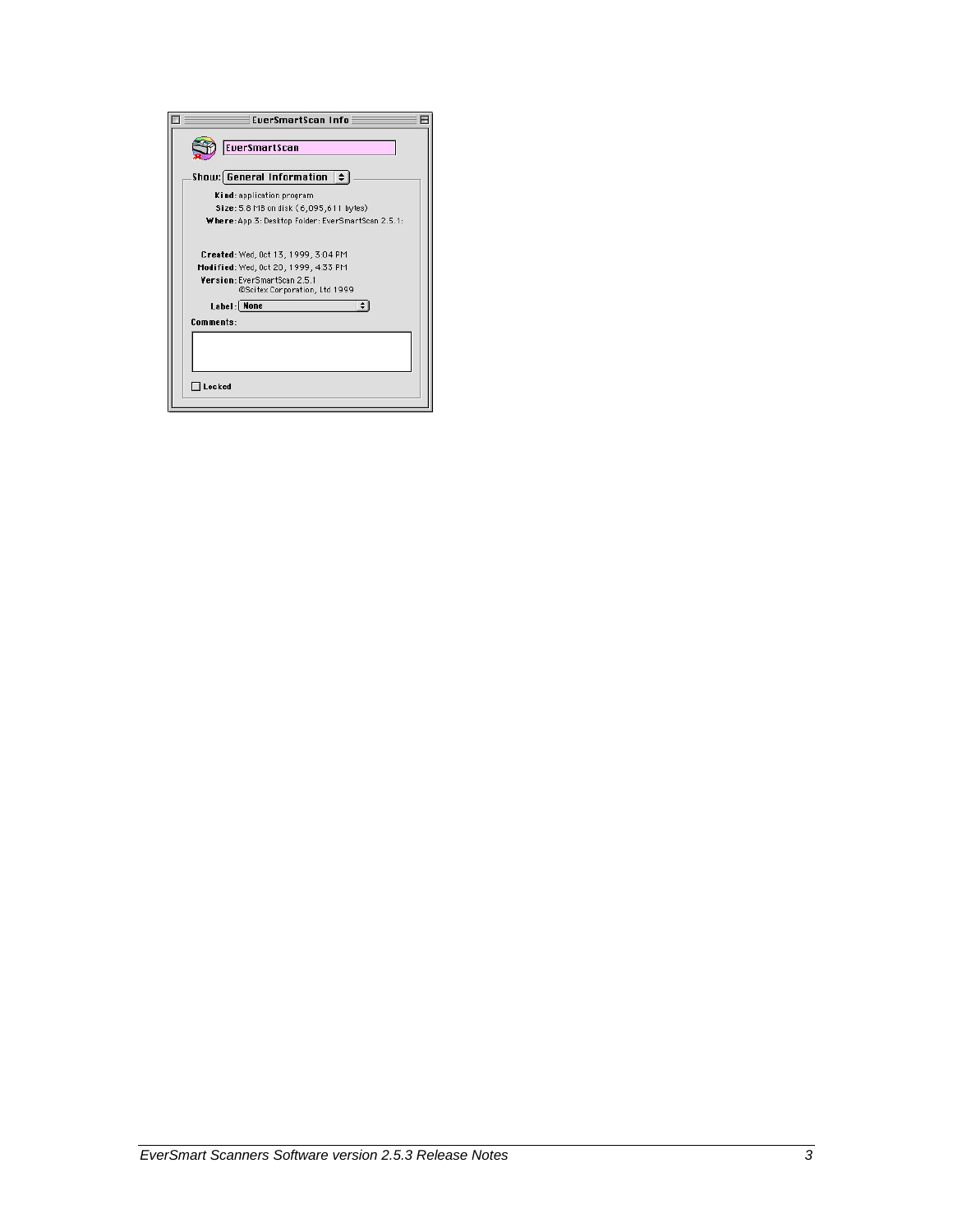- 4. From the *Show* list, select **Memory**.
- 5. In the *Memory Requirements* field, enter 32000 K both the *Minimum Size* and the *Preferred Size* fields.

| K |                                    |  |                                                       |
|---|------------------------------------|--|-------------------------------------------------------|
| K |                                    |  |                                                       |
|   |                                    |  |                                                       |
|   |                                    |  |                                                       |
|   | K<br>virtual memory is turned off. |  | Note: Memory requirements will increase by 2,601 K if |

#### **EverSmart DOT – optional feature**

*EverSmart DOT* is an optional feature for the *EverSmart* software. *EverSmart DOT* requires a dedicated software access key to run. For more information about *EverSmart DOT*, please refer to *EverSmart DOT User Guide* (included in the *EverSmart DOT* kit).

#### **Scanning in Copy DOT mode**

The *Setup* dialog box was modified to enable various Moiré reduction settings. You can now set a different Moiré filter for each separation.

You can find the updated *EverSmart DOT User Guide* and the *EverSmart DOT Tips* in PDF format in your *EverSmart Documentation* folder.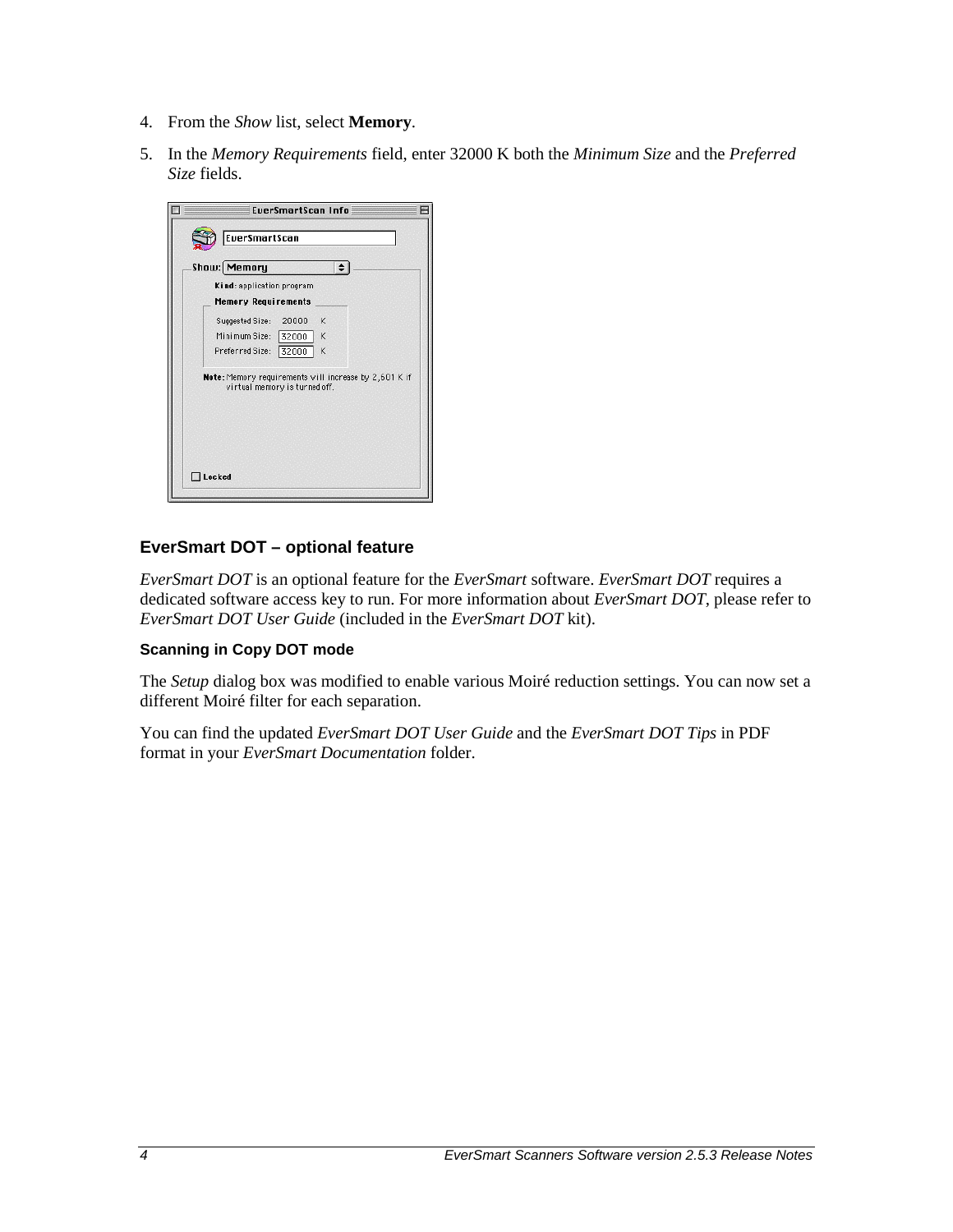## **Known Limitations**

• In some scanners, when selecting *All board* format for scanning reflective originals, the crop may become illegal.

**Workaround**: Press the right arrow key to move the crop slightly, then proceed with the scanning.

• **SCSI Adapter Adaptec 2903B/2906**

If the SCSI Adapter CD is included in the box, use it according to the manufacturer's instructions.

- As of this version, the *Installer* program automatically installs the *Adaptec 2903B SCSI* driver.
- The *2903B SCSI* adapter driver is compatible with the *2906 SCSI* adapter driver
- The *2906 SCSI* adapter driver should be used with the *2903B SCSI* adapter.
- For proper work of the *EverSmart* scanning application version 2.5.x with Macintosh G4 using SCSI adapter board 2903B/2906, it is of utmost importance to use the SCSI version 1.1 or higher.
- Small display impurities may appear due to the limitations of the new Macintosh graphic accelerator. These impurities can be avoided by downloading the new ATI display driver *ATIRAGE 128 Update 1.0.smi* from http://asu.info.apple.com/swupdates.nsf/artnum/n11262.
- Use the USB software access key only if you are working with a Power Macinosh G4 platform. With all other platforms, use the ABD software access key.
- Intermittently, when you use the Multi-crop option in CopyDOT mode, the Master file is empty.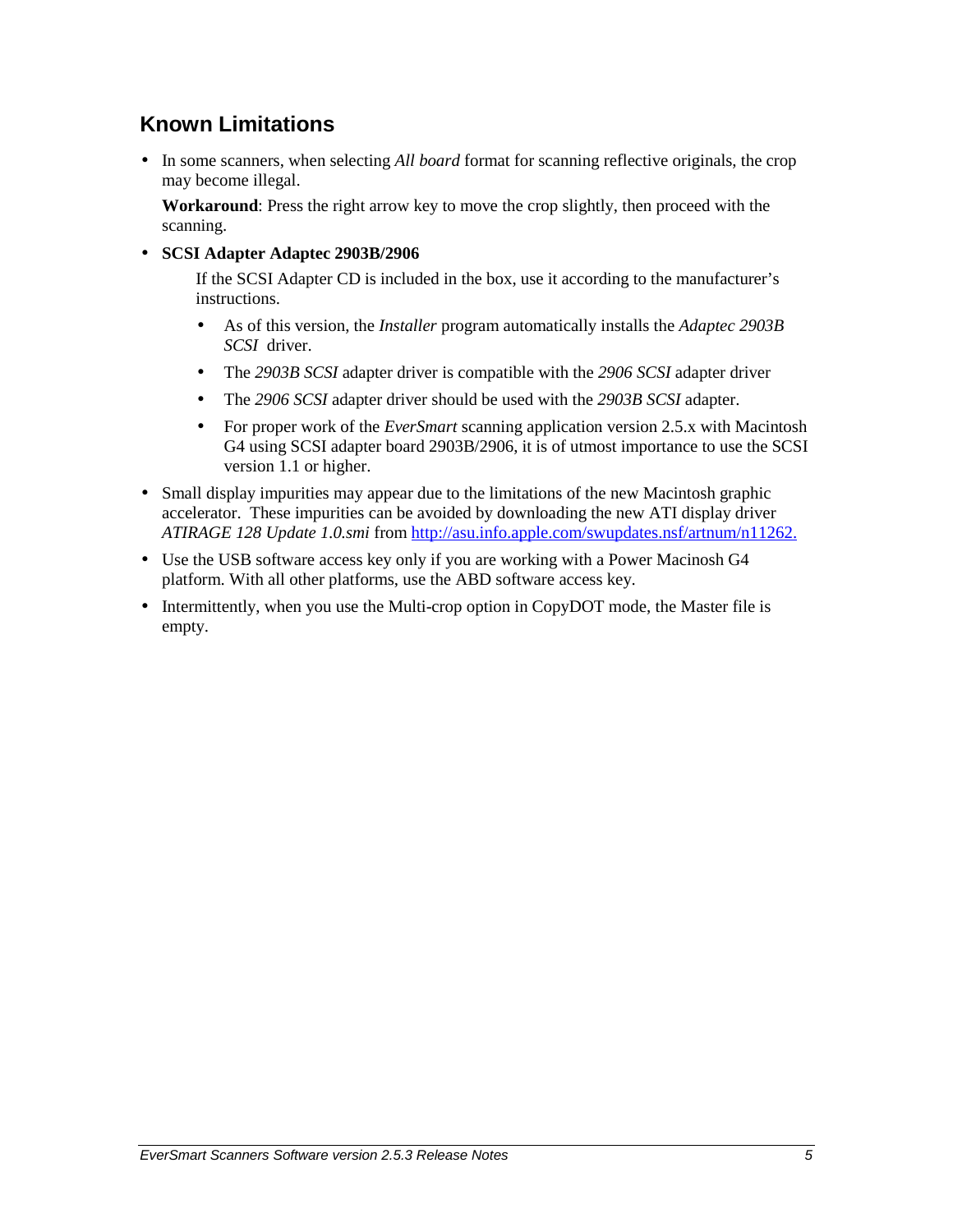## **Bugs and limitations corrected from previous versions**

#### **Save Load setting**

You can save any preferable setting and reload

#### **Crop analysis limitation**

There were limitations on the crop definition sequence.

#### **Resizing crops**

When you changed the crop size using the  $\le$ **Shift**> key, the crop was not resized proportionally.

#### **Scanning to a server with Helios 2.5**

You can now save files bigger than 40MB.

#### **Connecting Several Software Access Keys**

Mac can now be connected to a number of software access keys without slowing down interactive work.

#### **Scanning to Big Disks**

You can now scan images to big disks without the scanner hanging up.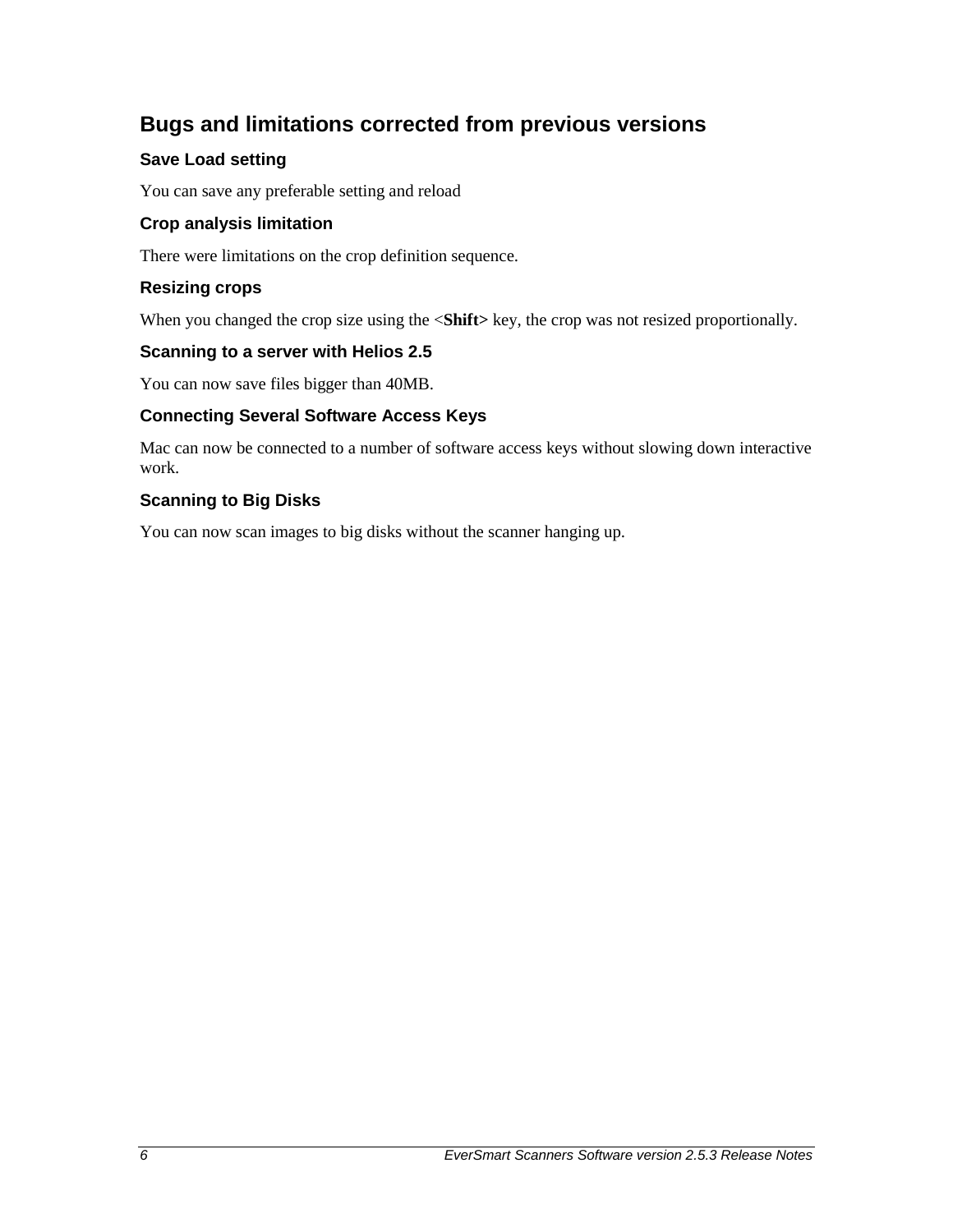## **Update to the User Guide**

Following is a brief description of the new features and enhancements in the *EverSmart* scanners software version 2.5.3.

#### **High Resolution Preview**

The *Preview* scan size was increased to give better appearance to scanner image. The software checks the screen resolution and optimizes the *Preview* scan size accordingly.

#### **Max Detail**

The scan size of *Max Detail* was increased to give better view of scanned image which is needed when scanning max detail with a large scale.

#### **LS Curves**

The new *LS Curves* function enables you to perform color corrections in an image by modifying the luminance and the saturation values of a selected color. Together with the new *Color Correction Mask* tool, the *LS Curves* function offers you a convenient tool for performing interactive color corrections. It gives you more control over the range and the level of your color corrections. See *LS Curves* later in this section for more information how to use this feature.

#### **Color Correction Mask**

The *Color Correction Mask* is a new feature in *EverSmart Pro/EverSmart Pro II* and *Ever Smart Supreme* scanners that gives you control over the exact pixels in the image on which you want to make color corrections. This tool is convenient for interactive editing, i.e., it allows you to see the color corrections on the preview immediately, before applying the changes. See *Color Correction Mask* on page 10 for information how to use this feature.

#### **Auto Naming for Final Scans**

This features enables you to customize a series of final scans by using the Prefix/Suffix settings. See *Auto Naming for Final Scans* later in this section for more information how to use this feature.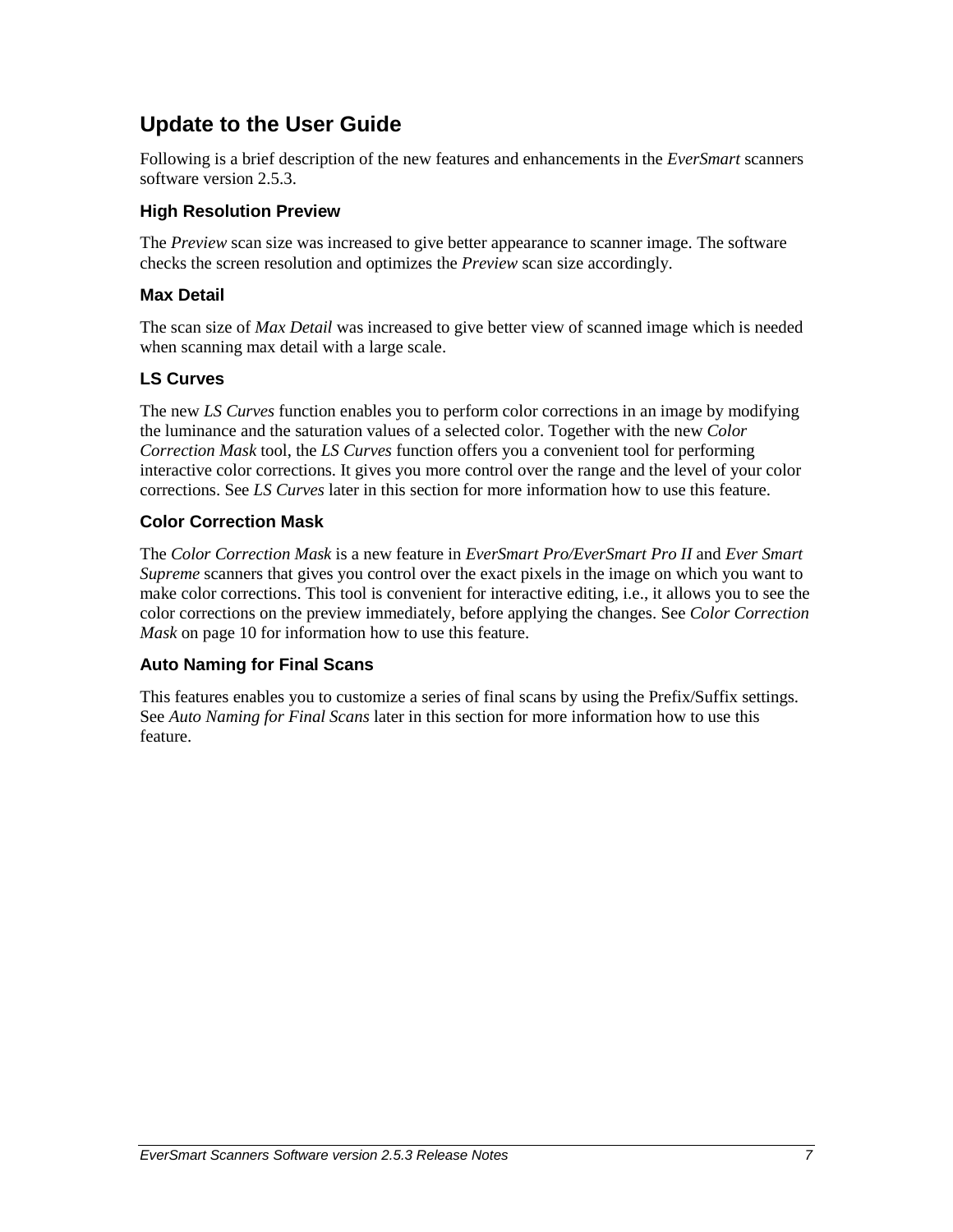#### **LS Curves**

The new **LS Curves** function enables you to perform color corrections in an image by modifying the luminance and the saturation values of a selected color. Together with the new *Color Correction Mask* tool, the *LS Curves* function offers you a convenient tool for performing interactive color corrections. It gives you more control over the range and the level of your color corrections.



-*Menu bar*; the *LS Curves* dialog box appears. Click the *LS Curves* icon in the *Image* palette or select **LS Curves** from the *Image* menu in



LS Curves dialog box

#### Color palette

Use the *Color palette* icons for global color changes for each color (separately).

#### All Colors

Use the *All Colors* icon for global color changes for all colors.

#### Picker

Use the picker to select a color/to mark a reference point in an image.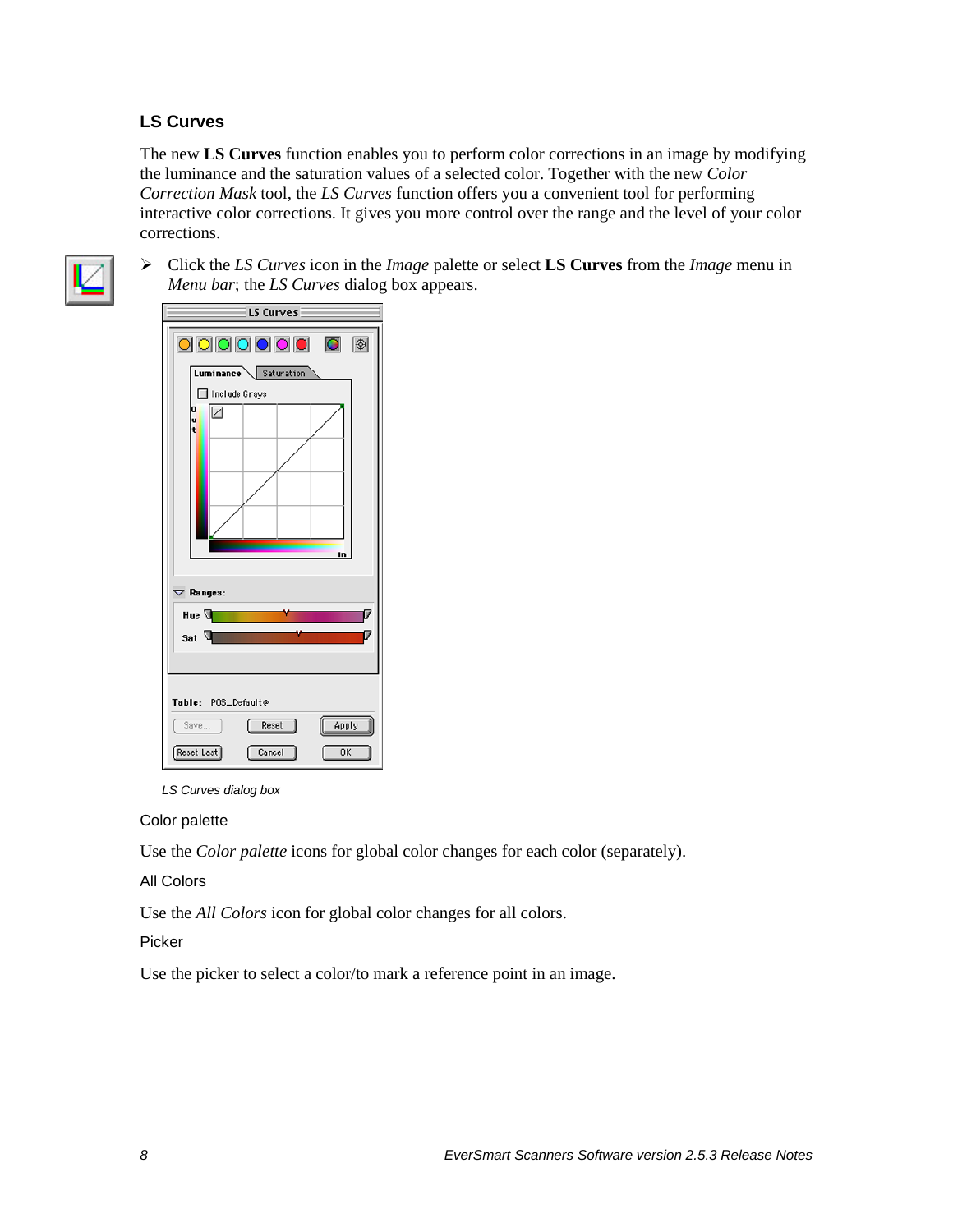#### Luminance/Saturation controls

The *LS Curves* dialog box has two tabs, Luminance and Saturation. Select **Luminance** when you want interactively to brighten or darken the image along the luminance axis. Select **Saturation** when you want to change the colorfulness of the image, i.e. to neutralize the colors in the image or make them more colorful.

#### Include Grays

Use the *Include Grays* option to apply the color changes also to gray colors. This option is available only when making color corrections to all colors.

#### Reset

The *Reset* icon, at the top left corner of the LS Curves Graph, cancels changes applied to the curve. The *Reset* button, at the bottom of the dialog box, cancels all the changes made in the LS Curves dialog box. The *Reset Last* button cancels the last change made in the LS Curve dialog box.

#### LS Curves Graph

The horizontal axis represents the luminance/saturation values of the image before the color changes (input). The vertical axis represents the luminance/saturation values of the image after the color changes (output). When the *Luminance* tab is selected, the more you drag the anchor point(s) upwards, the brighter the image becomes. When the *Saturation* tab is selected, the more you drag the anchor point(s) upward, the more saturated the image becomes.

#### Ranges control

The *Ranges* control includes the *Hue* and *Luminance*/*Saturation* sliders. Each slider has a marker that indicates the selected color.

#### Ranges control for Luminance

The *Ranges* control for luminance defines, in hue and saturation values, the effective range of your color changes. In other words, it defines which hues and saturation levels will be affected by your change.

#### Ranges control for Saturation

The *Ranges* control for saturation defines, in hue and luminance values, the effective range of your color changes. In other words, it defines which hues and luminance levels will be affected by your change.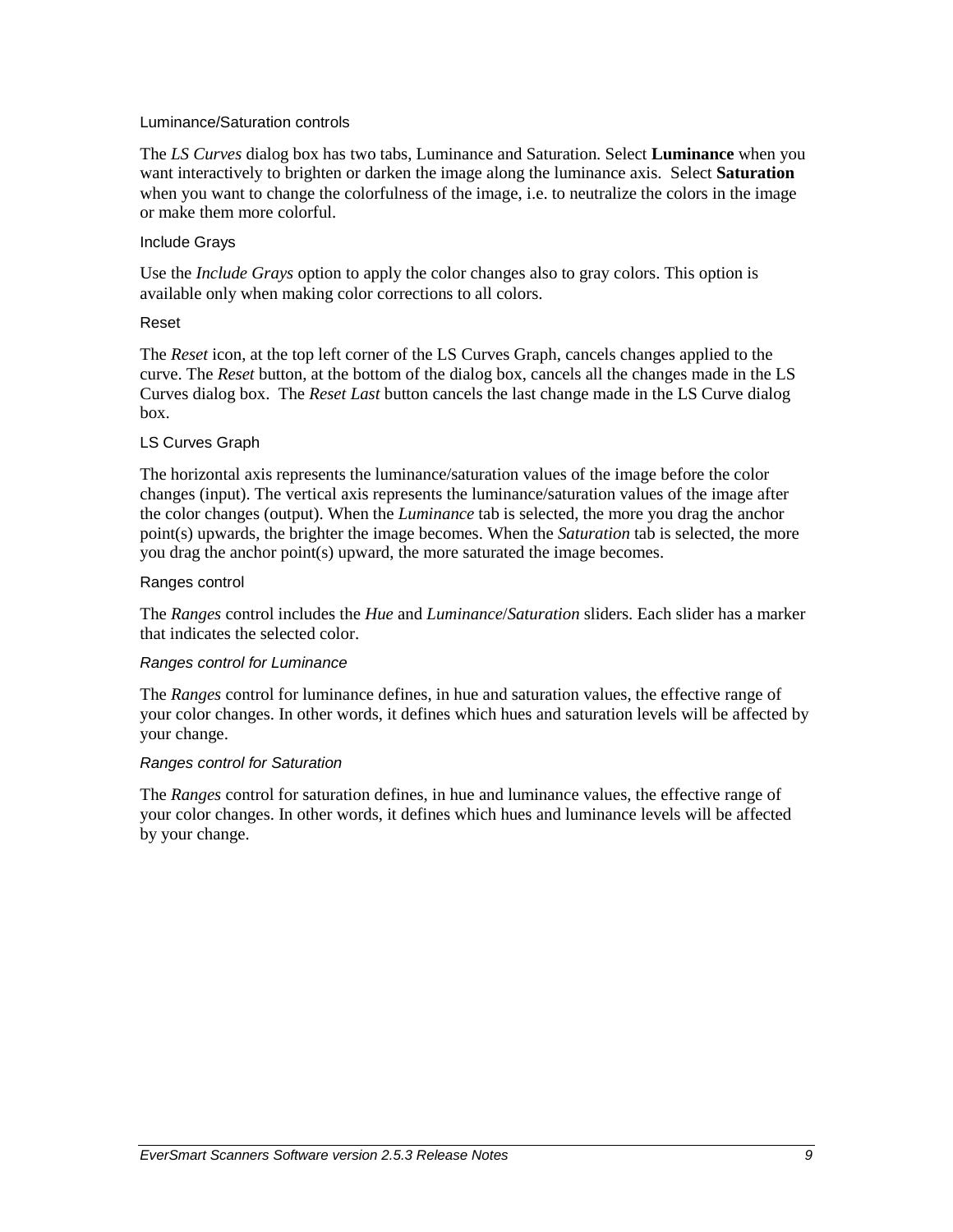#### **Color Correction Mask**



**Color correction mask** is a new feature in *EverSmart Pro* and *EverSmart Supreme* scanners that gives you control over the exact pixels in the image on which you want to make color corrections. This tool is convenient for interactive editing, i.e. it allows you to see the color corrections on the preview immediately, before applying the changes.

*Color Correction Mask* icon appears on the toolbar along the left side of the *Image display* window.

-Perform your color corrections, then click the *Color Correction Mask* icon. The pixels in the image that were affected appear in the complementary color. If no additional color correction is needed, click **Apply** to update the changes.

To switch between the mask view and the regular view, click *Color Correction Mask* icon again.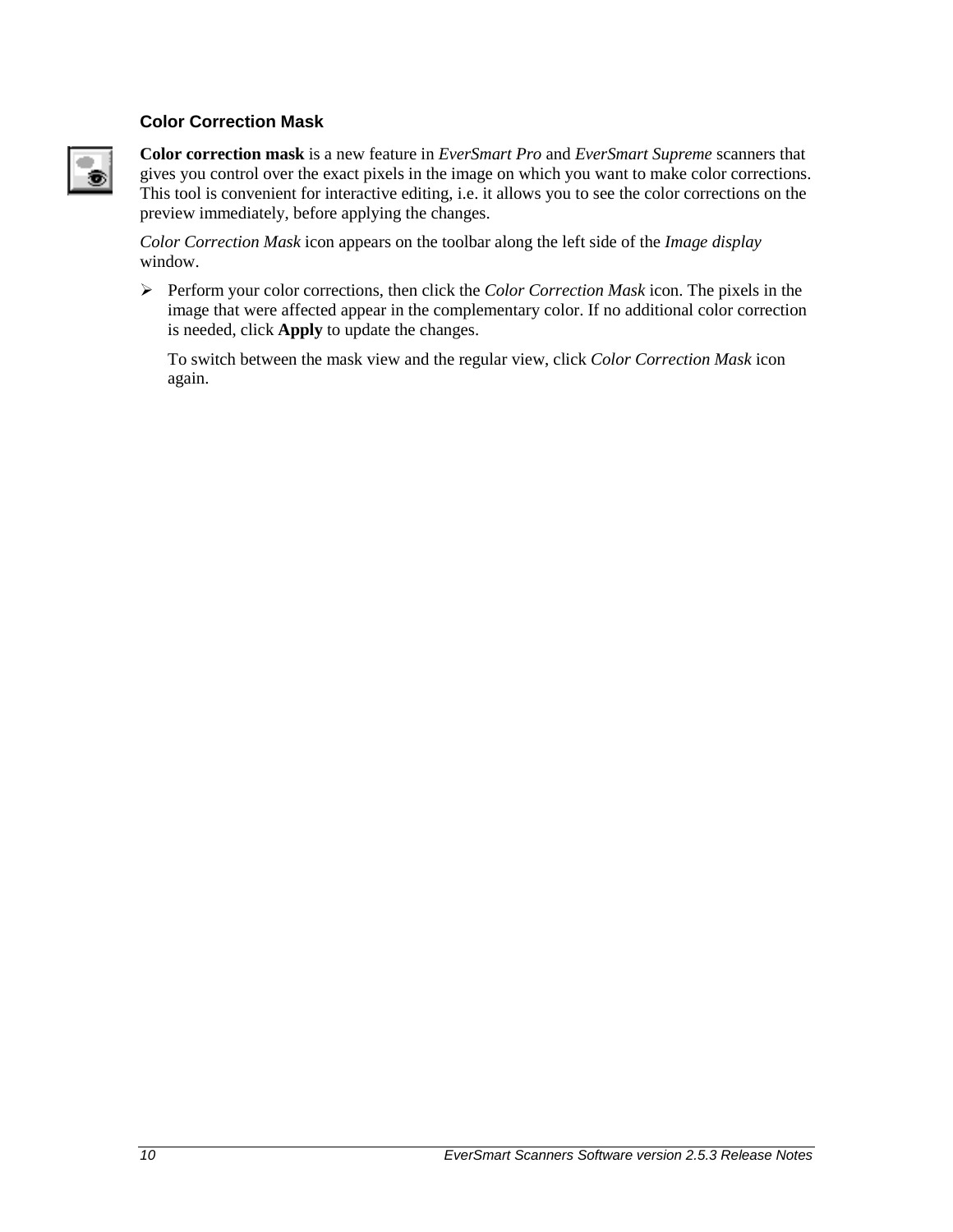#### **Performing color corrections**

The *LS Curves* function used together with the *Color Correction Mask* tool offers you a strong interactive tool for color corrections. It gives you full control over the exact colors you want to apply the change to.

#### **To perform color corrections in an image:**

- 1. Select a color from the image using the picker; an anchor point appears in the curve.
- 2. Drag the anchor point(s) upward if you want to brighten the image, or make it more saturated. Drag the anchor point(s) down if you want to darken the image or make it more neutral.

| LS Curves                  |
|----------------------------|
| 0000000 0 0                |
| Luminance Saturation       |
| o<br>u<br>Ø<br>ŧ           |
|                            |
| In                         |
| $\nabla$ Ranges:           |
| Hue <b>N</b>               |
| Ū<br>Sat <sup>1</sup>      |
|                            |
|                            |
| Table: POS_Default@        |
| Reset<br>Apply<br>Save     |
| Reset Last<br>Cancel<br>OK |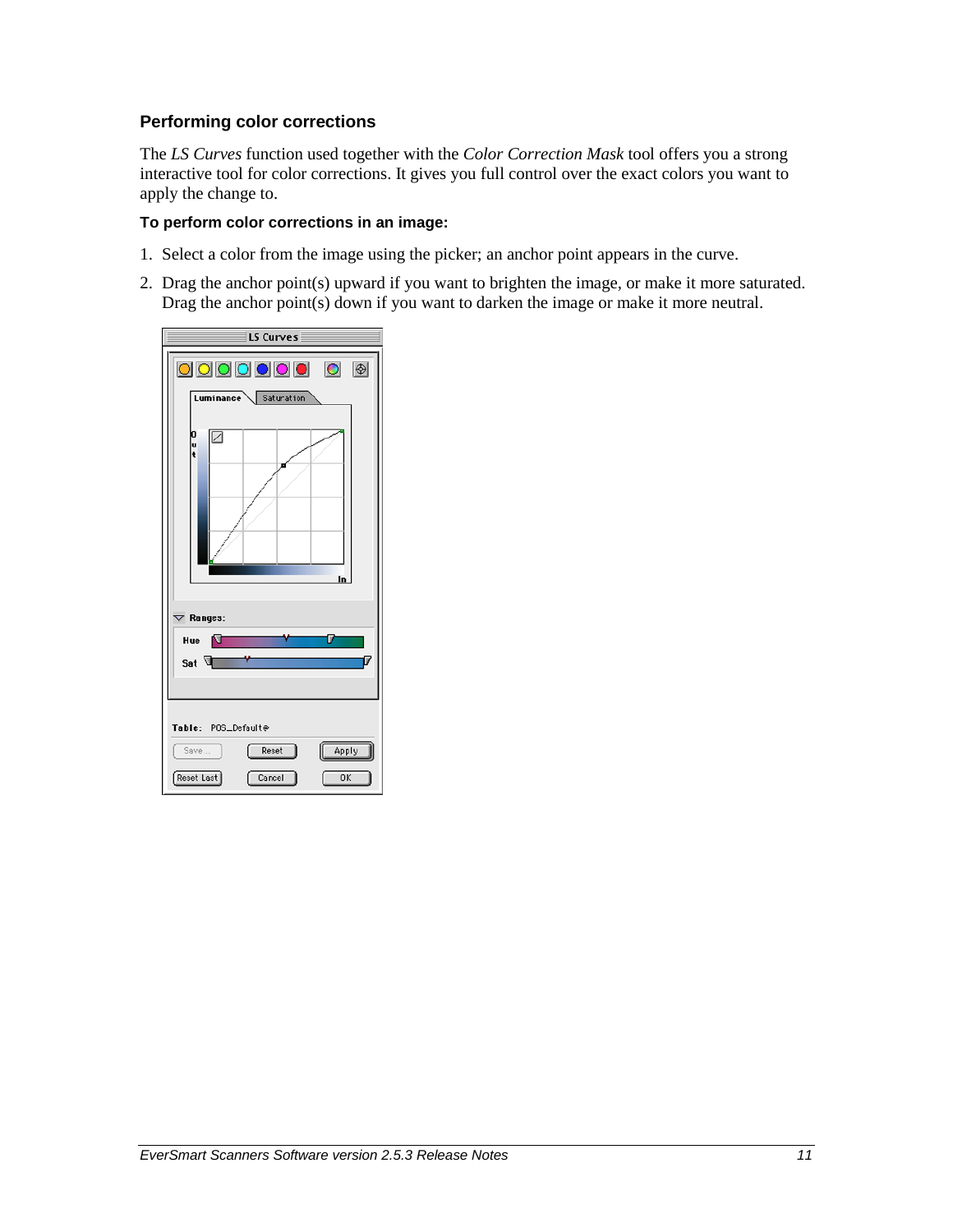

3. Click the *Color Correction Mask* icon in the *Image display* window to view the pixels that were affected by the change you made.



4. Use the *Ranges* control (Hue and Luminance/Saturation sliders) to limit the effect only to the exact colors you want to change. Set the *Hue* and/or the *Luminance* or *Saturation* sliders by moving one or both controls of each slider you want to modify to broaden or limit the range effect.